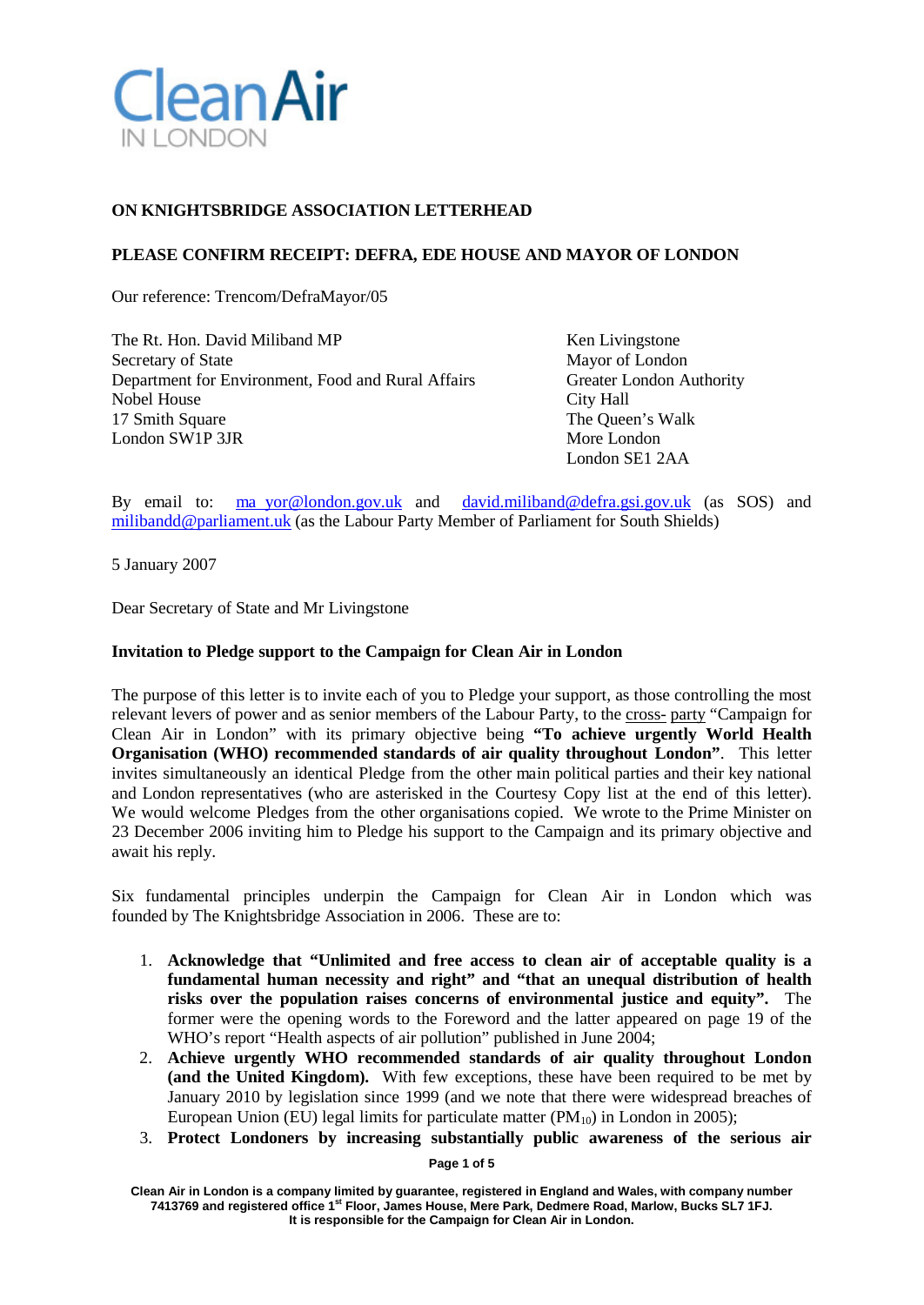

**pollution problem in London (and elsewhere in the United Kingdom).** Across London, more than four times as many people died in 2005 from the effects of  $PM_{10}$  air pollution as they did from road traffic accidents. Air pollution from nitrogen dioxide  $(NO<sub>2</sub>)$  in London is getting worse not better;

- 4. **Treat air pollution holistically, and its two main elements equally robustly in all relevant initiatives, and back annual targets and necessary measures with legislation** (i.e. air quality – mainly  $PM_{2.5}$  and  $PM_{10}$ ,  $NO_2$  and ozone  $(O_3)$  – and climate change – mainly carbon dioxide  $(CO_2)$ ). Sir Nicholas Stern highlighted the importance of this approach on pages 276 to 278 of his recent report. Two examples are the forthcoming Climate Change Bill (for which the Mayor should press for annual targets for air quality as he has done for climate change) and the Environmental Contract (in which Defra should include a Contract for Air with its planned Contracts for Water and Waste);
- 5. **Tackle air quality to improve the international competitiveness of London (and the United Kingdom as a whole) by taking tough action in the short term to deliver long term benefits.** The Mayor was right to say in a letter to the Financial Times, on 23 December 2006 titled "Globalisation has brought tremendous benefits to London", that Londoners are enjoying the benefits of globalisation … in the quality of their lives". These benefits are jeopardised by London's poor air quality. A report by the European Environment Agency titled "Air pollution at street level in European cities" published in 2006 shows, in Figure 4.1 on page 11, that average mean annual  $NO<sub>2</sub>$  urban background concentrations in London were third worst of 20 cities behind only Milan and Paris and just ahead of Rome. Unless urgent action is taken to improve air quality in London, the loss of "agglomeration" benefits to London is likely to far outweigh the short term restructuring costs necessary to achieve a healthy environment and underpin sustainable growth in London. Furthermore, if more had been done to achieve air quality targets when they were set in 1999, it would be costing less to take action now. Costs will increase sharply and benefits will fade away the longer that tough action is delayed; and
- 6. **Demonstrate the political will necessary to achieve and exceed WHO recommended standards for air quality by taking tangible steps that result quickly in measurable improvements in air quality.** We all know that once the political will exists to tackle air pollution that practical ways of addressing it will be found as they were in the past for sulphur dioxide, leaded petrol and the ozone layer. It really is that simple.

These six fundamental principles underpinned a letter from The Knightsbridge Association to the Department of Environment, Food and Rural Affairs (Defra) dated 25 June 2006 (which can be downloaded from our website), responding to its consultation on a national Air Quality Strategy, which sought 12 commitments to improve air quality in London. That letter was supported by more than 20 community groups, representing most of Central London, with the majority of them seeking the same 12 commitments in respect of their own areas. We are delighted that leading London politicians Angie Bray AM (Leader of the Conservatives in the Greater London Assembly (GLA)), Mark Field (Conservative MP) and Darren Johnson (Green and Chairman of the Environment Committee of the GLA) made early public statements supporting our Campaign.

**We request respectfully that you each reply personally please to this letter in your capacity as Secretary of State (or as a senior Labour Party MP if necessary to satisfy Defra etiquette) and Mayor of London respectively.** We look forward to receiving also your responses to our letters to you dated 12 November and 3 December respectively.

#### **Page 2 of 5**

**Clean Air in London is a company limited by guarantee, registered in England and Wales, with company number 7413769 and registered office 1st Floor, James House, Mere Park, Dedmere Road, Marlow, Bucks SL7 1FJ. It is responsible for the Campaign for Clean Air in London.**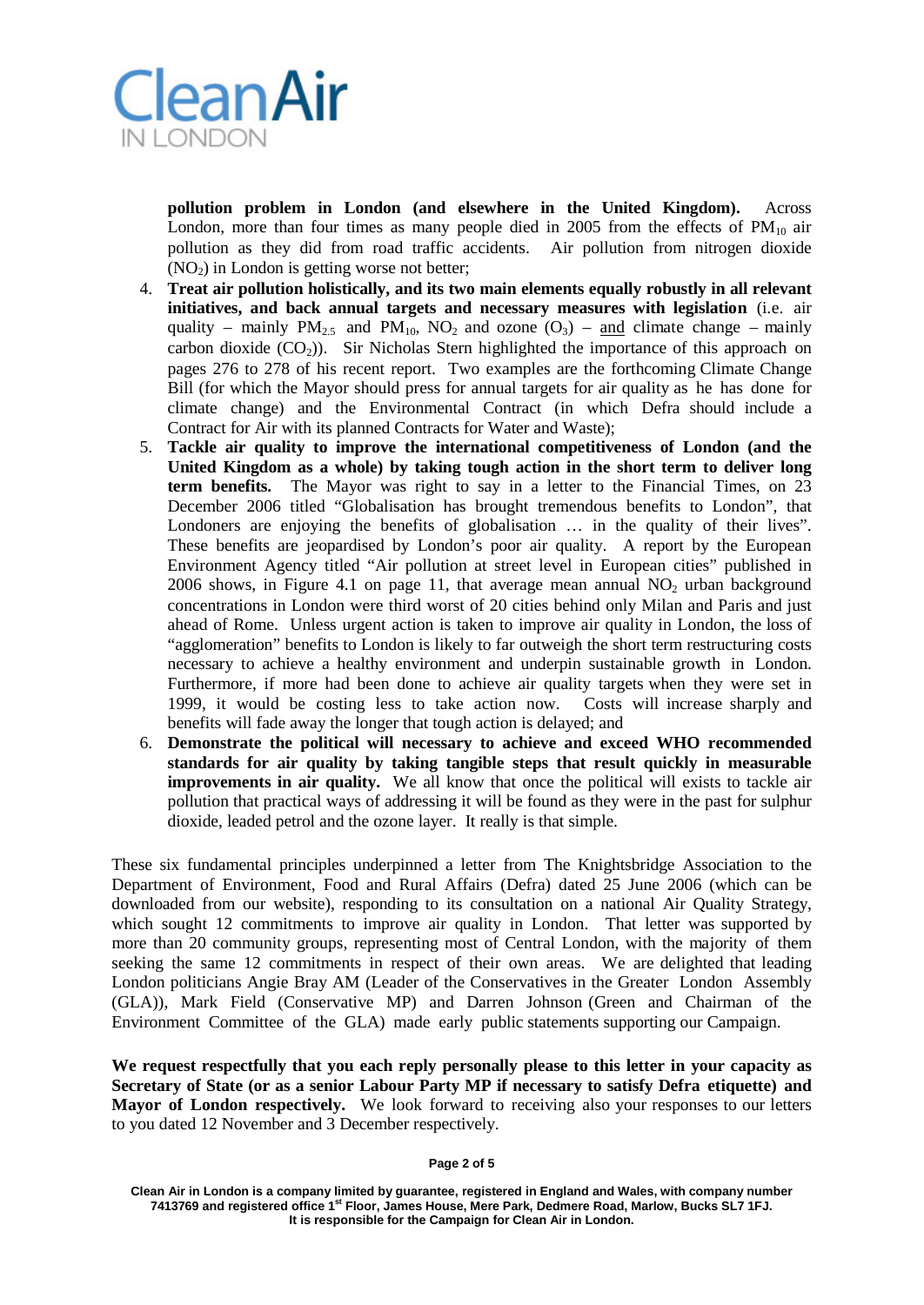

To demonstrate the political will to improve air quality in London (and across the UK) please:

- i. **Pledge your support publically to the Campaign for Clean Air in London and meet us**;
- ii. **Strengthen substantially the proposed Low Emission Zone (LEZ) in London, if necessary, following a third consultation.** Instead of letting air pollution get worse in London, please consider including in the LEZ scheme: all vehicles and banning some; much faster adoption of new Euro emission standards and  $NO<sub>x</sub>$  abatement measures; differential taxation; tough enforcement; and link these measures to road pricing. We will respond in full shortly to the formal consultation on the LEZ;
- iii. **Apply the full weight of your respective organisations' resources to achieve in the new EU Directive on Air Pollution a compromise that represents the tightest position taken so far formally by each of the Council of Ministers, the Environment Commission and the European Parliament in respect of each element of the draft legislation.** In a matter of life and death for many, European citizens have the right to expect nothing less than the "highest common denominator" outcome. The other key measure of your success will be whether you can achieve more still by ensuring that the new Directive includes a "backstop" date for the implementation of the legislation and shorter deadlines than the highest common denominator position. We will publish a simple "scorecard" in coming weeks; and
- iv. **Finally, we urge you to identify international best practices on air quality management, to back them with robust legislation and to ensure their rapid implementation throughout London.**

Please see also our website "Air quality: Campaign for Clean Air in London" on the BBC Action Network at <http://www.bbc.co.uk/dna/actionnetwork/G1956> where this letter has been published today. In due course, we will publish periodically on the BBC Action Network a list of those politicians (i.e. those asterisked at the end of this letter) who have supported the Campaign for Clean Air in London, been approached but not yet confirmed their support or declined to support the Campaign. We hope, sincerely, that your Pledge will be on the list.

Thank you for taking seriously our concerns about air pollution in London and giving the issues we raise your particular attention. We recognise that you are already taking many steps to improve air quality in London.

We look forward to hearing from you.

With best wishes. Yours sincerely,

Simon Birkett Chair Transport and Environment Committee The Knightsbridge Association on behalf of the Campaign for Clean Air in London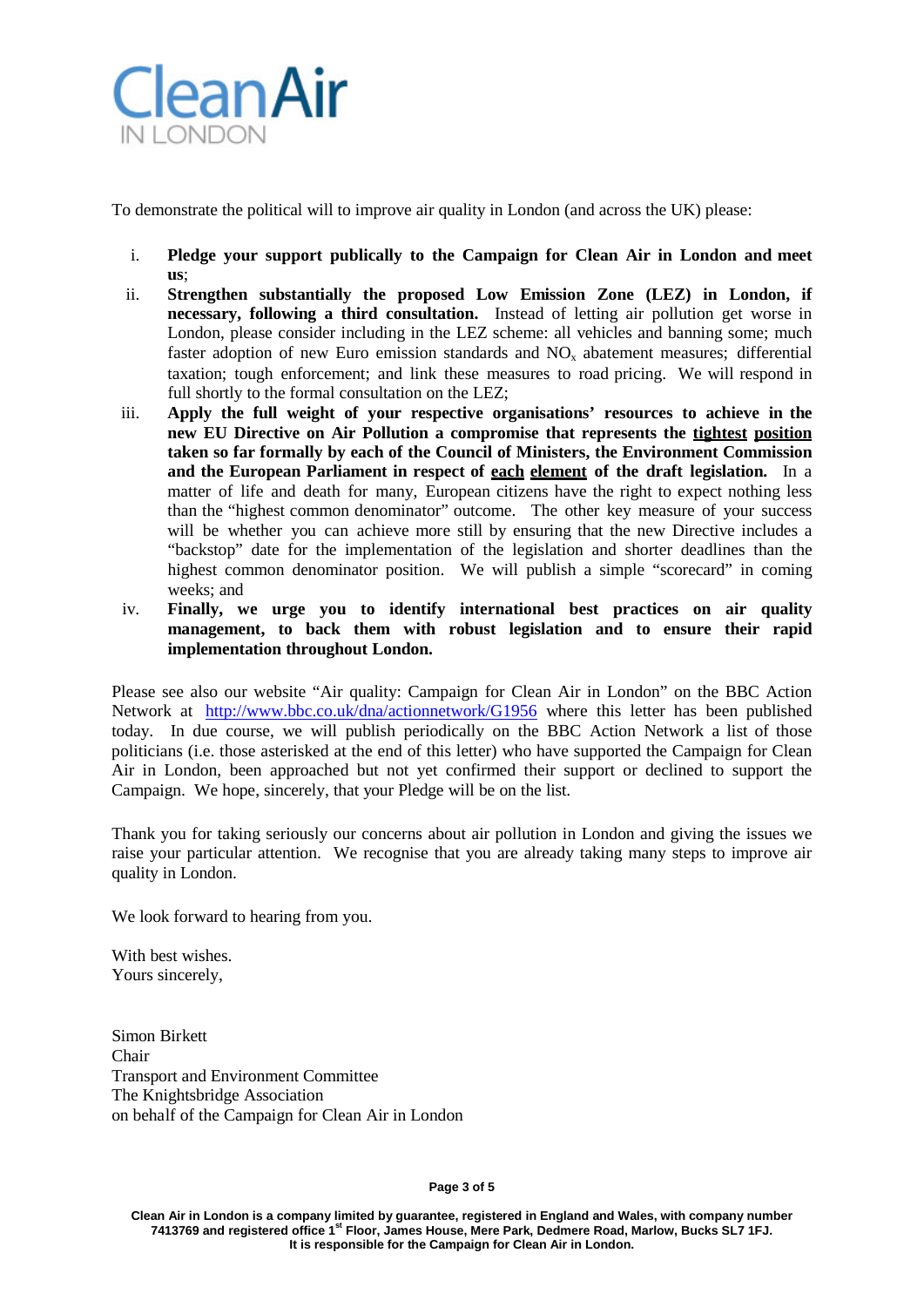

By hand to: Winston Fletcher, Chairman, The Knightsbridge Association Carol Seymour-Newton, Honorary Secretary, The Knightsbridge Association

## **Note: Those invited to Pledge support for the Campaign for Clean Air in London are asterisked "\*" below. Those highlighted in bold and with a "+" were early supporters**

CC: \* The Rt. Hon. Tony Blair MP, Prime Minister \* Conservative Party \* Green Party \* Labour Party \* Liberal Democrat Party Stavros Dimas, Commissioner for the Environment DG Marianne Klingbeil, Head of Unit, Env. C. 3 – Clean Air & Transport Dr Martin Williams, Head of Air and Environment Quality Division, Defra Various London Amenity Societies, Business Groups and Media Organisations John Brewster OBE, Chairman, Port Health and Environmental Services Committee, Corporation of London Patricia Brown, Chief Executive, Central London Partnership Jenny Bates, London Regional Campaigns Co-ordinator, Friends of the Earth Tim Hockney, Executive Director, London First Rachel Goodison, Executive Director, London First Sir Roy McNulty, Chairman, Olympic Delivery Authority James Bidwell, Chief Executive, Visit London \* Peter Ainsworth MP, Shadow Secretary of State, Defra, Conservative The Rt. Hon. Douglas Alexander MP, Secretary of State, Department for Transport, Labour \* Greg Barker MP, Shadow Minister for the Environment, Conservative \* Ben Bradshaw MP, Minister for Air Quality, Labour Alistair Carmichael MP, Shadow Transport Secretary, Liberal Democrat Mrs Gwyneth Dunwoody MP, Chairman of the Transport Committee, Labour **+ Mark Field MP, Conservative** Chris Grayling MP, Shadow Secretary of State for Transport, Conservative \* Chris Huhne MP, Shadow Environment Secretary, Liberal Democrat \* Ian Pearson MP, Defra, Minister for Climate Change, Labour \* The Rt. Hon. Sir Malcolm Rifkind QC MP, Conservative Tim Yeo MP, Chairman Environmental Audit Committee, Conservative \* Gerard Batten MEP, London, Independence \* John Bowis MEP, London, Conservative Chris Davies MEP, Liberal Democrat \* Robert Evans MEP, London, Labour \* Mary Honeyball MEP, London, Labour \* Syed Kamall MEP, London, Conservative \* Ms Jean Lambert MEP, London, Green Party \* Baroness Ludford MEP, London, Liberal Democrat Linda McAvan MEP, Labour \* Claude Moraes MEP, London, Labour \* Charles Tannock MEP, London, Conservative \* Sian Berry, Principal Speaker, Green

**Page 4 of 5**

**Clean Air in London is a company limited by guarantee, registered in England and Wales, with company number 7413769 and registered office 1st Floor, James House, Mere Park, Dedmere Road, Marlow, Bucks SL7 1FJ. It is responsible for the Campaign for Clean Air in London.**